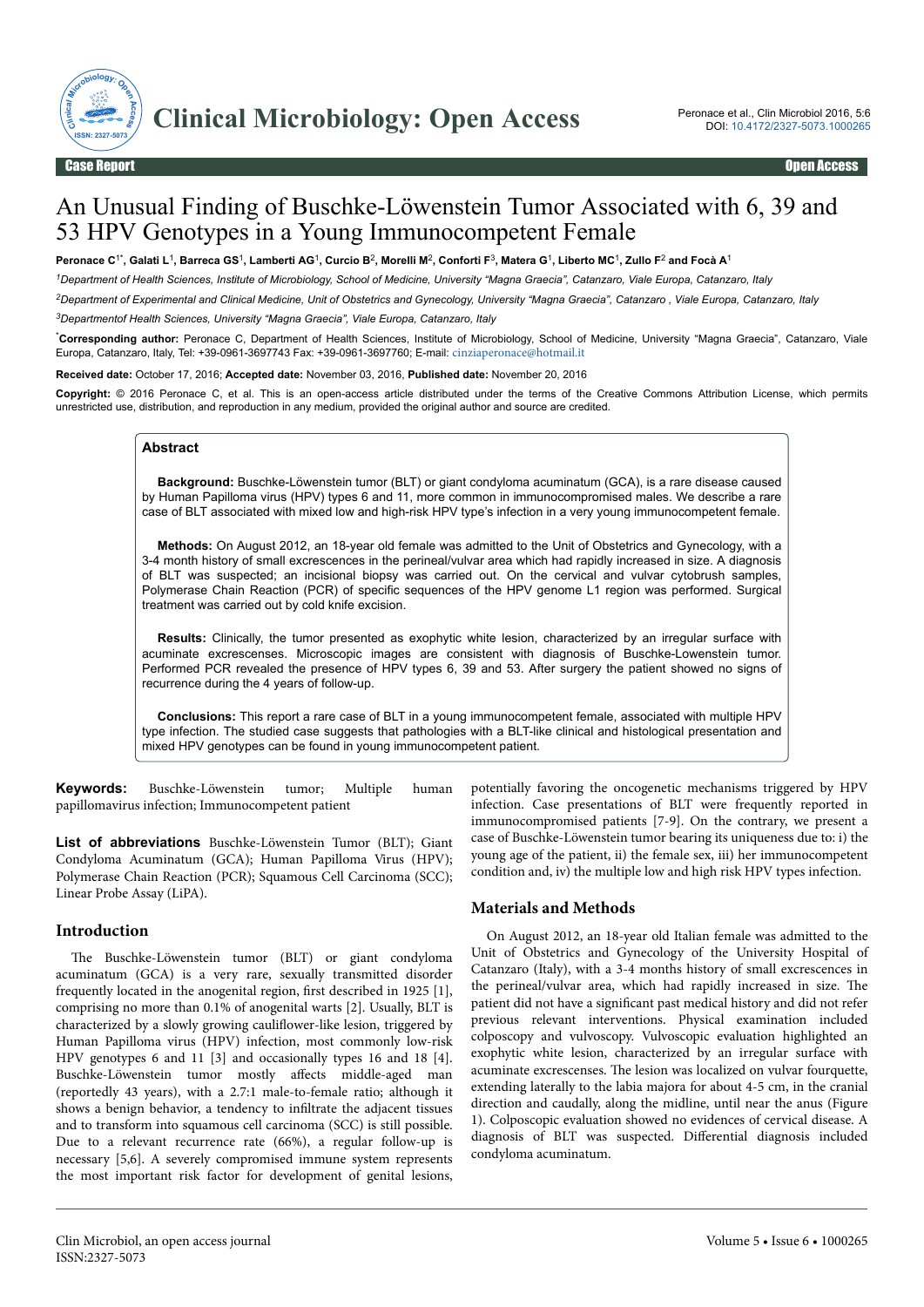#### Page 2 of 4



Figure 1: Clinical presentation of the studied case of Buschke-Löwenstein disease. Нe lesion was localized on vulvar fourquette, extending laterally to the labia majora for about 4-5 cm, in the cranial direction and caudally, along the midline, until near the anus.

Cervical and vulvar brushing specimens were separately carried out for PCR and HPV genotyping. Vulvar brushing specimens were carried out by thin cytobrush to ensure that the sampling was from our lesion, without any contamination from the surrounding areas. Cervical brushing was carried out in standard way. DNA extraction was performed by automated method using EasyMag (bioMérieux, Italy). Eluted DNA (10  $\mu$ l) was used for the PCR amplification of HPV sequences from the L1 region using an amplification kit (INNO-LiPA HPV Genotyping Extra Amp, Innogenetics, Belgium). Particularly the test uses 5'-biotynilated SPF10 primers to amplify a 65 bp fragment within the L1 open reading frame in HPV genome. An additional primer pair for the amplification of the human HLA-DPB1 gene is added to monitor sample quality, extraction and amplification. The resulting biotinylated amplicons are then denatured and hybridized with specific oligonucleotide probes using a single typing strip on which 28 sequence-specific DNA probes and 4 control lines are fixed. After drying the strips, the resulting purple precipitates were visually interpreted according to manufacturer's protocol by using an interpretation grid supplied with the kit (INNO-LiPA HPV Genotyping Extra, Innogenetics, Belgium) [10]. PCR and genotyping methods revealed the presence of HPV types 6, 39 and 53, in both cervical and vulvar brushing specimens. Moreover, an incisional biopsy, (5 mm large and 2 mm deep) with a share of stromal tissue was performed for histological examination. Microscopic evaluation showed exophytic component with hypercheratosis and parakeratosis, endophytic component and squamous cells with increased mitotic activity. Biopsy specimens embedded in paraffin for histological diagnosis, were also utilized for detection of HPV genotypes; briefly, each microscopic slide was deparaffinized with a 1 ml of xylene and incubated at 50°C for 5 min. Нe tissue was pelleted at 14,000 x g for 2 min and the resultant pellet washed twice with 1 ml of 95%-100% ethanol and was air dried for 10 min to ensure that no residual ethanol was present. DNA extraction was performed according to the

manufacturer's instruction for a QIAamp DNA Mini Kit (QIAGEN, Germany) and the final eluted DNA was utilized for PCR and HPV genotyping using LiPA method, as previously described. PCR and genotyping methods revealed the presence of HPV types 6, 39. Routine laboratory tests showed no abnormalities. Antibodies against HIV, HCV and HBV were negative. In view of the extension of the lesion near to anus, the patient underwent to preliminary rectoscopy, which excluded the involvement of rectal mucosa. Before surgery, a broad spectrum antibiotic was administered (ceftriaxone). Complete surgical removal was carried out by cold knife excision, in multiple incisions in order to preserve more healthy tissue as possible, with wide margins of resection and reconstruction of the vulva with interrupted sutures by Vycril4-0 (Figures 1 and 2).

Histopathological examination of the resected tissue, revealed massive epidermal hyperplasia, hyperkeratosis and parakeratosis (Figure 3a). Some keratinocytes had nucleus with prominent nucleoli and large cytoplasm. Keratinocytes with granular vacuolization exhibited large cytoplasm and nucleus with large prominent and visible nucleoli. Tumor cells have discrete cytoplasmic nuclear atypia (Figure 3b), but they were not detected in blood or lymphatic vessels. Rounded masses are also observed that invade the dermis and contiguous structures (Figure 3c). Condyloma acuminatum was excluded because histopathological images thickening of the stratum corneum, endophytic increases and deeper invasion argues for giant condyloma. Final histopathology findings were consistent with the diagnosis of Buschke-Löwenstein tumor. Adverse events and infective Adverse events and complications were not observed. It was performed a dressing after 10 days of surgery; the first follow-up programmed to one month showed the restitutio and integrum. After radical surgical excision, the patient showed no local recurrence signs during four years of follow-up. This study was approved by the Catanzaro University Hospital Ethical Committee in compliance with the Declaration of Helsinki. Informed written consent was obtained by the patient for publication of this case report and any accompanying images.



Figure 2: Genital appearance after treatment. Reconstruction of the vulva after cold knife surgical excision.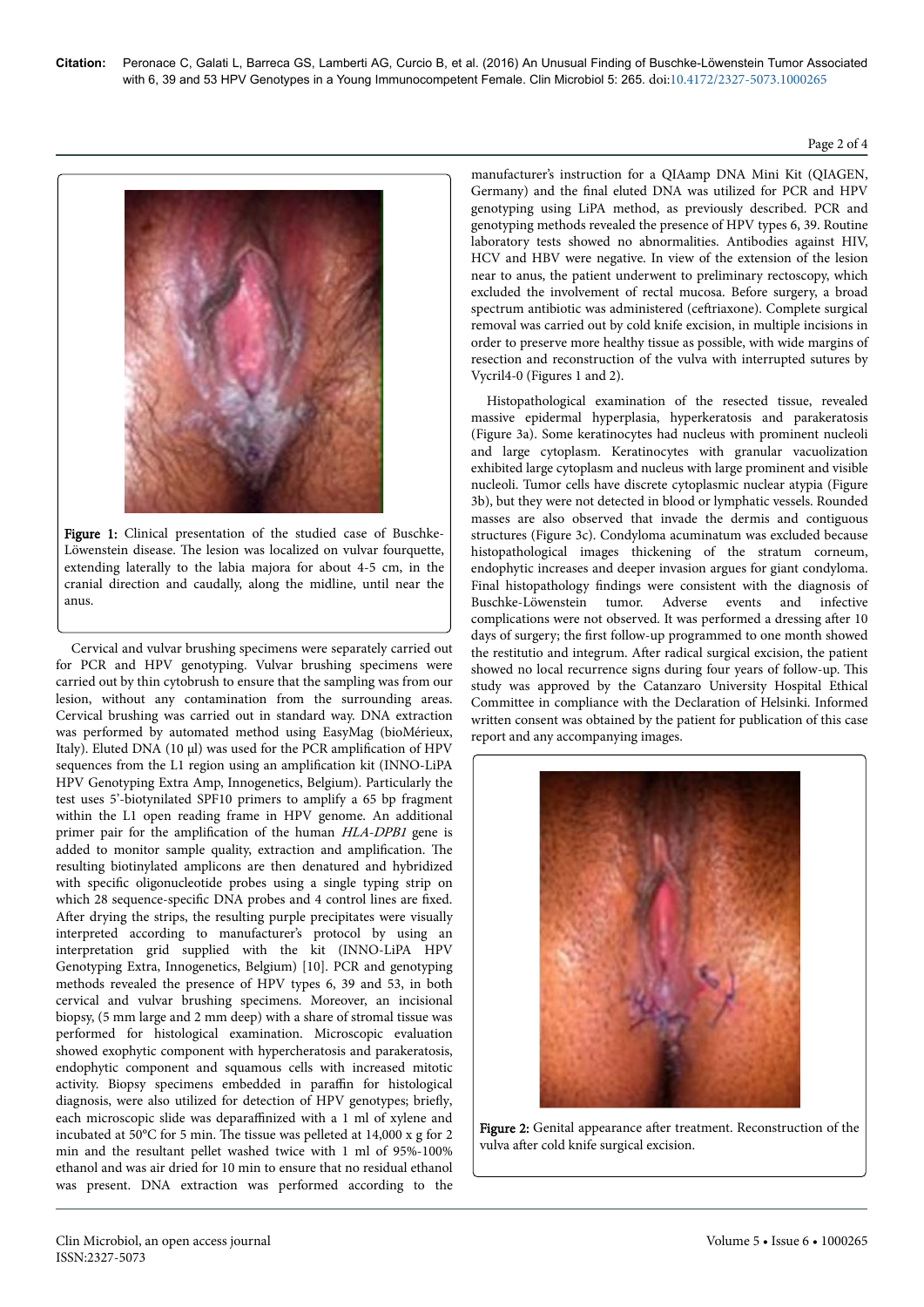Page 3 of 4



Hyperkeratosis, and parakeratosis (HE staining, X4); (b) The arrows indicate squamous cells with increased mitotic activity (HE staining, X40). (c) Finger-like processes with absence of basement membrane involvement (HE staining, X10)

## **Conclusions**

Buschke-Löwenstein tumor (BLT) or giant condyloma acuminate (GCA), reported as a rare sexually transmitted disease, and is a large, exophytic lesion, with a cauliflower-like morphology, frequently located in the anogenital region. In our case, the lesion did not show the characteristics proliferation frequently described in the BLT disease, due to the early diagnosis of our BLT case. Нerefore, evaluation of the internal anal canal should be done before starting the treatment. In this case, the preoperative rectoscopy revealed no relevant findings. In investigated patient no evidence of malignancy appeared and there is no evidence of recurrence in the three postoperative years. Нe role of human papilloma virus infection in the etiopathogenesis of BLT has been widely established. Indeed low-risk HPV types 6 and 11 were commonly associated to BLT disease.

On the contrary, we found a multiple infection due to HPV types 6, 39 and 53. Despite the outcome of PCR amplification from paraffinembedded specimens on microscopic slide can be hindered, we still detected genotypes 6 and 39, as result of multiple infections. Immunosuppression is one of the risk factors for BLT development, nevertheless our patient was immunocompetent, but a rapid growth of the lesion had been observed. Нe strengths of this approach to this case, include the timely diagnosis and surgical excision, as a well as the virological assessment of the HPV etiology. Нe availability of vaccinations against HPV infection is contributing to the decreasing incidence of this infection. Нe purpose of this case suggests that pathologies with a BLT-like clinical and histological presentation and multiple HPV types, though in young immunocompetent patient, must be timely managed and carefully followed as in older/ immunosuppressed patients.

In conclusion, this reported is a rare case of BLT in a young immunocompetent female, associated with multiple HPV type infection. Further studies are needed to define this disease and address its pathogenesis.

## **Authors' Contributions**

CP: conceived the study, drafted the manuscript and participated in its design. LG contributed in the draft the manuscript and carried out molecular assay. GSB carried out and supervised molecular assay. AGL contributed to the molecular biology test and discussed corresponding data. BC contributed to patient assessment and collected clinical data. MM took care the patient during hospitalization and contributed to the draft of the manuscript. FC carried out the pathology procedures and contributed to the manuscript revision. GM contributed to the draft and editing of the manuscript. MCL coordinated virological assessments and contributed in the draft and editing of the manuscript. FZ contributed to diagnosis and performed surgical intervention. AF conceived the study and participated in its design and coordination. All authors read and approved the final manuscript.

# **Ethics Approval and Consent to Participate**

This study was approved by the Catanzaro University Hospital Ethical Committee in compliance with the Declaration of Helsinki. Informed written consent was obtained by the patient for publication of this case report and any accompanying images.

# **Competing Interests**

We declare that we have no conflict of interest

# **Acknowledgement**

Financial support for this case report was entirely provided by the University of Catanzaro (Grant: RICEFOC-01; Funder: University of Catanzaro; Recipient: Prof. Alfredo Focà).

## **References**

- 1. Buschke A, Löwenstein L (1925) Überkarzinom- ähnliche Condylomata acuminata des Penis Klin Wochenschr. 4: 1726:1728.
- 2. [Akhavizadegan H \(2015\) Electrocautery Resection, Shaving with a](https://dx.doi.org/10.5534%2Fwjmh.2015.33.1.39) [Scalpel, and Podophyllin: a Combination](https://dx.doi.org/10.5534%2Fwjmh.2015.33.1.39) Нerapy for Giant Condyloma [Acuminatum. World J Mens Health 33: 39:41.](https://dx.doi.org/10.5534%2Fwjmh.2015.33.1.39)
- 3. [Ahsaini M, Tahiri Y, Tazi MF, Elammari J, Mellas S, et al. \(2013\)](http://link.springer.com/article/10.1186/1752-1947-7-273?view=classic) [Verrucous carcinoma arising in an extended giant condyloma](http://link.springer.com/article/10.1186/1752-1947-7-273?view=classic) [acuminatum \(Buschke–Löwenstein tumor\): a case report and review of](http://link.springer.com/article/10.1186/1752-1947-7-273?view=classic) [the literature. J Med Case Rep 7: 273.](http://link.springer.com/article/10.1186/1752-1947-7-273?view=classic)
- 4. Ciobanu AM, Popa C, Marcu M, Ciobanu CF (2014) Psychotic depression due to giant condyloma Buschke-Löwenstein tumors. Rom J Morphol Embryol 55: 189-195.
- 5. Tas S, Arik MK, Ozkul F, Cikman O, and Akgun Y (2012) Perianal giant condyloma acuminatum-Buschke- Löwenstein tumor: A case report. Case Reports in Surgery Volume 2012.
- 6. Mestrovic T, Cavcic J, Martinac P, Turcic J, Zupancic B, et al. (2003) Reconstruction of skin defects after radical excision of anorectal giant condyloma acuminatum: 6 cases. J Eur Acad Dermatol Venereol 17:541-545.
- 7. [Wester NE, Hutten EM, Krikke C, Pol RA \(2013\) Intra-abdominal](https://core.ac.uk/display/27637118) [localisation of a Buschke-Löwenstein tumour: case presentation and](https://core.ac.uk/display/27637118) [review of the literature. Case Rep Transplant Volume 2013.](https://core.ac.uk/display/27637118)
- 8. [Chu QD, Vezeridis MP, Libbey NP, Wanebo HJ, et al. \(1994\) Giant](https://vivo.brown.edu/display/n84512) [condyloma acuminatum \(BuschkeLowenstein tumor\) of the anorectal](https://vivo.brown.edu/display/n84512) [and perianal regions: analysis of 42 cases. Diseases of the Colon and](https://vivo.brown.edu/display/n84512) [Rectum 37:950-57.](https://vivo.brown.edu/display/n84512)
- 9. [Trottier H, Burchell AN \(2009\) Epidemiology of mucosal human](http://www.karger.com/Article/PDF/214920) [papilloma virus infection and associated diseases. Public Health Genomic](http://www.karger.com/Article/PDF/214920) [12: 291-07.](http://www.karger.com/Article/PDF/214920)